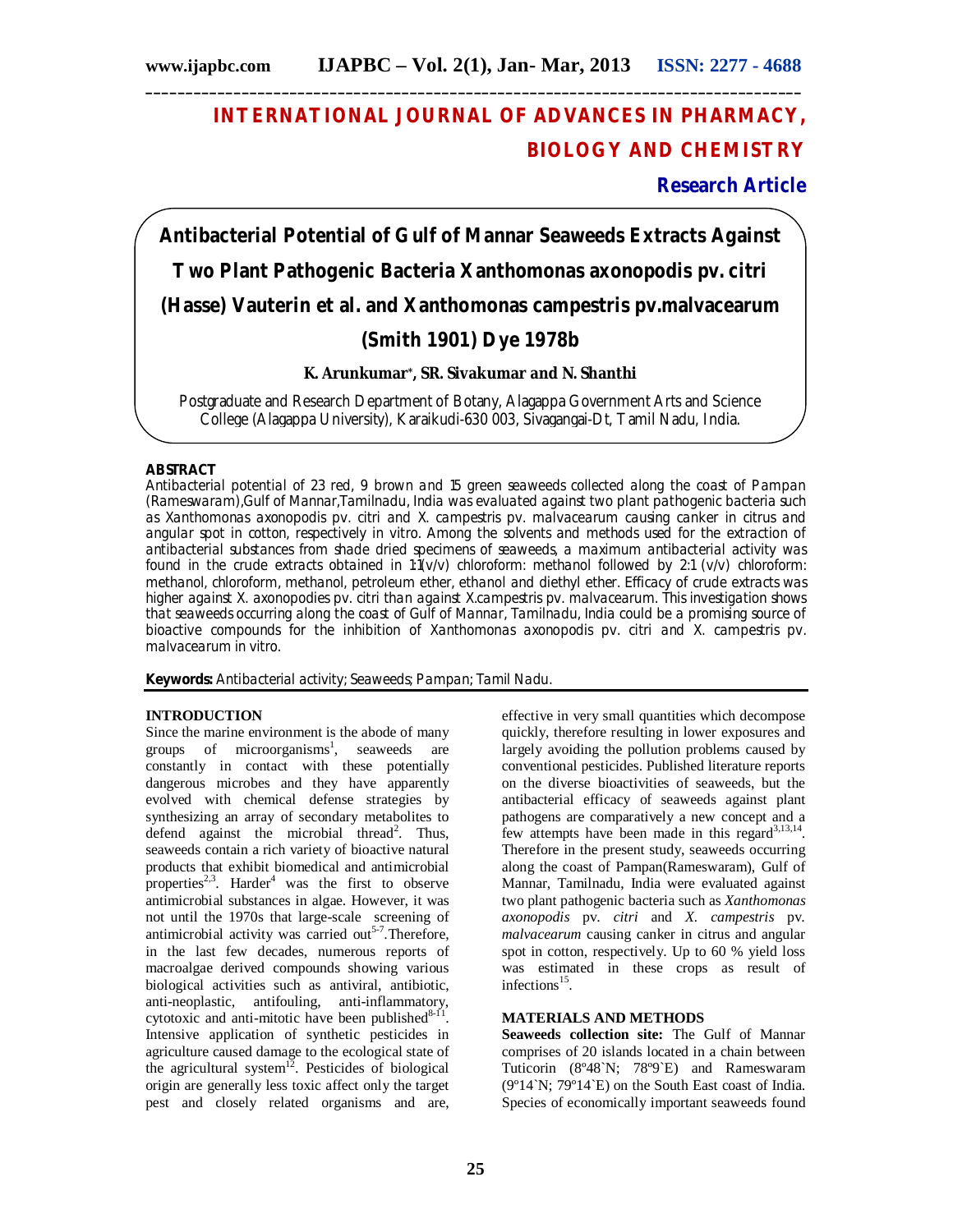**\_\_\_\_\_\_\_\_\_\_\_\_\_\_\_\_\_\_\_\_\_\_\_\_\_\_\_\_\_\_\_\_\_\_\_\_\_\_\_\_\_\_\_\_\_\_\_\_\_\_\_\_\_\_\_\_\_\_\_\_\_\_\_\_\_\_\_\_\_\_\_\_\_\_\_\_\_\_\_\_\_\_**

abundantly along the coast of Pampan (Rameswaram), Gulf of Mannar were collected during the year 2009 and screened for antibacterial potential.

**Collection of seaweeds:** A portion of live, healthy, matured and disease free seaweeds (23-red, 15 green and 9-brown) occurring along the coast of Pamban (Rameswaram), Gulf of Mannar, Tamilnadu, India collected during the postmonsoon season (November 2009) in spring tide was washed thoroughly in seawater followed by tap water to remove the extraneous materials and sand particles .The algae were immediately air-dried under shade at room temperature for 3 days. Seaweeds were collected during post monsoon season because this season maximum antibacterial activity are found in seaweeds followed by those collected during monsoon, pre-monsoon and the summer season<sup>16</sup>. The plant pathogenic bacteria *Xanthomnas axonopodis* pv*. citri* and *X. campestris*  pv.*malvacearum* causing canker in citrus and angular spot in cotton, respectively used in the present study were obtained from the cultures available in our botany department.

**Selection of suitable solvents /methods for extraction of antibacterial substances:** Five hundred grams of shade dried samples of each alga were chopped and pulverized. The pulverized sample of 50 g of red alga *Gracillaria edulis,* green alga *Ulva compressa* and brown alga *Sargassum wightii* was separately extracted at least thrice for 7 days in 100 ml of different solvents such as diethyl ether, petroleum ether, acetone, chloroform, methanol, ethanol, chloroform: methanol(2:1 v/v) and chloroform: methanol(1:1  $v/v$ ) using 250 ml Erlenmeyer conical flasks under dark conditions until the extract became colourless in order to select a suitable solvent/and method to extract the antibacterial substances. Then the extracts were combined keeping each extraction type separate and concentrated using Rotavapor under reduced pressure at  $45^{\circ}$  C and weighed stored at  $0^{\circ}$ C until testing was conducted.

**Evaluation of antibacterial potential in seaweeds:** Based on the preliminary investigation, crude extracts obtained in chloroform: methanol  $(2:1 \text{ v/v})$  and chloroform: methanol  $(1:1 \text{ v/v})$  of shade dried algae which showed maximum antibacterial activities were used for further evaluation. Powder weighing 50 g of each shade dried specimen of 23 red seaweeds(Table 2), 15 green seaweeds (Table 3) and 9 brown seaweeds (Table 4) collected along the coast of Pampan ( Rameswaram) was soaked in 250 ml Erlenmeyer conical flasks containing 100 ml of chloroform: methanol (2:1 v/v) and chloroform: methanol(1:1 v/v) separately under dark condition. The

extraction was repeated thrice for all the samples. The extracts were combined and concentrated using Rotavapour under reduced pressure at  $45^{\circ}$  C. The concentrated extracts were weighed stored at  $0^0C$  till antibacterial assay was conducted.

**Antibacterial assay through agar diffusion technique**<sup>16</sup>: The antibacterial assay was carried out using the agar diffusion technique with 5.0 mm diameter Whatman #1 paper discs. The assay was carried out on 1.5 % nutrient agar medium. The nutrient agar medium consisted of Peptone – 10 g, Beef extract – 10 g, Na Cl – 5 g, Distilled  $H_2O$  – 1000 ml, Agar powder – 15 g, pH -7.0. Sterile paper discs were loaded with 50 μl (100 μg of the in mass) of different crude extracts using micropipettes and were allowed to dry thoroughly under aseptic conditions. The discs were impregnated onto Petri plates of 100 mm diameter containing ca. 20 ml of nutrient agar medium smeared with 0.05 ml of bacterial culture in exponential phase of 1.0 OD at 590 nm and incubated at  $28^{\circ}$ C for 48 hours. The diameters of the agar clear zones of bacterial inhibition around the discs as a result of diffusion of active substances were measured millimeters as a measure of antibacterial activity. Three replicates were maintained for each experiment and the mean values expressed. The solvents used for reconstituting the crude extracts were loaded on paper discs were treated as a solvent control and did not show any inhibition zones. Efficacy of antibacterial activity of algal extracts were compared with inhibition zones obtained from 10 μg disc-1 of streptomycin sulphate as standard control against both test bacteria. Experiments were conducted in triplicates and the mean and standard deviation were analyzed using SPSS-14.

## **RESULTS**

**Efficacy of suitable solvents/methods for extraction of antibacterial property:** In the present study, solvents/methods such as diethyl ether, petroleum ether, chloroform, methanol, chloroform: methanol $(2:1v/v)$  and chloroform :methanol (1:1v/v) were used for the extraction of antibacterial substances in the red alga *Gracilaria edulis,* green alga *Ulva (Enteromorpha) compressa*  and brown alga *Sargassum wightii* in order to select suitable solvents or methods to extract the maximum antibacterial substances from the seaweeds to test against bacteria *Xanthomonas axonopodies* pv *citri* and *X. campestris* pv *malvacearum* (Table 1)*.* Overall, the antibacterial activity in the crude extracts of seaweeds was more against *X. axonopodies* pv *citri* than against *X. campestris* pv *malvacearum.* Among the solvents used for the extraction of antibacterial activity, maximum antibacterial activity was found in the crude extracts obtained in  $1:1(v/v)$  chloroform: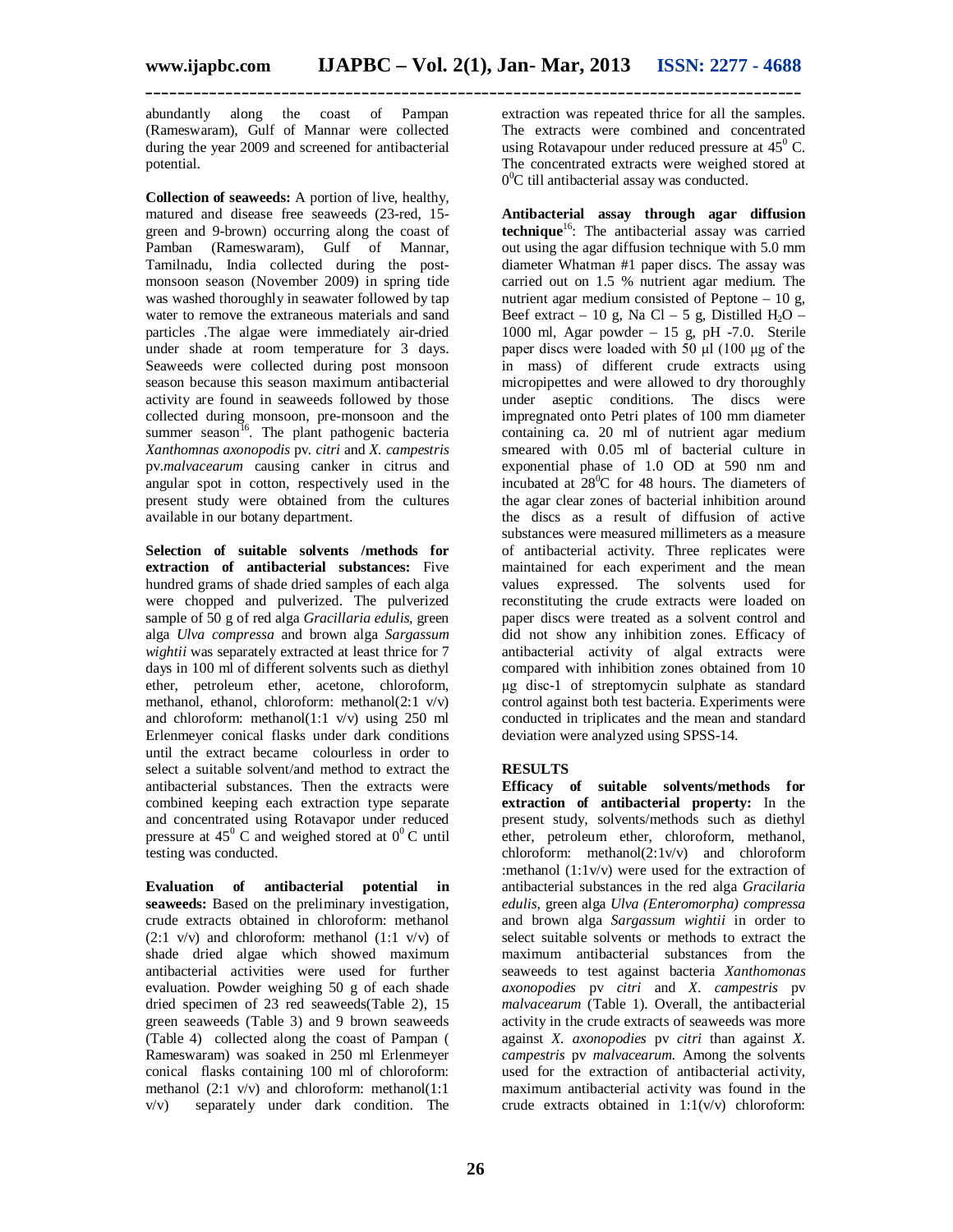methanol followed by  $2:1(v/v)$  chloroform: methanol, chloroform, methanol, petroleum ether, ethanol and diethyl ether. Of the solvents and methods used for obtaining the crude extracts in three seaweeds, maximum antibacterial activity was recorded from the brown alga *Sargassum wightii* followed by green *Ulva compressa* and red alga *Gracilaria edulis* in 1:1(v/v) chloroform : methanol extract against the test bacterium *Xanthomonas axonopodies* pv *citri.* Furthermore against *X. campestris* pv *malvacearum,* the same trend was followed with moderate activity. The crude extracts obtained in diethyl ether of *Gracilaria edulis* and *Sargassum wightii,* extracts obtained in petroleum ether of *Gracilaria edulis*  and extracts obtained in chloroform, methanol and ethanol of *Sargassum wightii* and *Gracilaria edulis*  showed only trace activity against *X. campestris* pv *malvacearum* (Table 1).

**Evaluation of antibacterial potential of seaweeds:** Antibacterial activity of streptomycin sulphate against both test bacteria was more than the crude extracts of algae (Table 2). Based on the preliminary studies, in the present study, extracts obtained in  $2:1(v/v)$  and  $1:1(v/v)$  chloroform : methanol were chosen as promising for evaluation of antibacterial potential in seaweeds against two plant pathogenic bacteria. Crude extracts obtained in  $2:1$  (v/v) and  $1:1$  (v/v) chloroform: methanol from 23 red, 15 green and 9 brown seaweeds were tested for antibacterial activity and the zones of inhibition was greater against *X. axonopodies* pv *citri* than against *X. campestris* pv *malvacearum*(Table 2,3 and 4).

**Red seaweeds:** Extracts exhibited more zones of inhibition against *X. axonopodies* pv *citri* than against *X. campestris* pv *malvacearum.* A high antibacterial activity was recorded from the crude extracts obtained in 1:1 (v/v) chloroform: methanol of *Portieria hornemanni* against *Xanthomonas axonopodis* pv *citri* which was the highest antibacterial activities recorded among the crude extracts of the 23 red seaweeds investigated whereas the same crude exhibited comparatively low zone of inhibition against *X. campestris* pv *malvacearum.* The 2:1 (v/v) chloroform: methanol extracts of *Portieria hornemanni* showed optimum antibacterial activity against test bacteria. Crude extracts obtained in 1:1  $(v/v)$  and 2:1  $(v/v)$ chloroform: methanol of *Gelidiella acerosa, Amphiroa fragilissima, G. corticata* var*. cylindrica, G. crassa, G.edulis, Hypnea musciformis, H.valentiae, Champia parvula* and *Acanthophora spicifera* exhibited moderate antibacterial activity against both the bacteria tested. The crude extracts obtained in 2:1  $(v/v)$  and 1:1  $(v/v)$  chloroform: methanol of *Gelidiopsis variabilis, Jania rubens, Sarconema furcellatum* and *Laurencia obtusa* and crude extracts obtained in 2:1 (v/v) chloroform:

methanol of *Grateloupia lithophila, Halymenia floresia, Gracilaria corticata* var*.corticata, G. foliifera* did not show any antibacterial activity against both the test bacteria(Table 2).

**Green seaweeds:** High antibacterial activity was recorded from the crude extracts obtained in 1:1 (v/v) and 2:1 (v/v) chloroform: methanol of *Ulva compressa* against *Xanthomonas axonopodis* pv *citri,* whereas against *X. campestris* pv of inhibitions comparatively low. Optimum antibacterial activity was recorded from the crude extracts of *Halimeda macroloba.* Moderate antibacterial activity was recorded in the crude extracts obtained from the green seaweeds *Cladophora fasicularis, Caulerpa racemosa, C. scalpelliformis, C.peltata, Bryopsis plumosa* and *Valoniopsis pachynema.*The crude extracts obtained in 2:1  $(v/v)$  and 1:1  $(v/v)$ chloroform: methanol of *Chaetomorpha linum, Cladophora colabens, Caulerpa chemnitzia, C. sertularoides, Halimeda gracibis* and *Boergsenia forbesii* did not show any antibacterial activity against both the test bacteria (Table 3).

**Brown seaweeds:** Maximum antibacterial activity was recorded from the crude extracts obtained in 1:1(v/v) chloroform: methanol of *Dictyota bartayresiana* against *Xanthomonas axonopodis* pv *citri* which was the highest antibacterial activity recorded among the crude extracts of brown algae<br>investigated. Against X. campestris pv Against *X. campestris* pv *malvacearum*, the zone of inhibition was comparatively less from the chloroform: methanol 1:1(v/v) extract of *Dictyota bartayresiana,* in 2:1 (v/v) chloroform: methanol extract exhibited optimum antibacterial activity. Moderate antibacterial activity was recorded from the chloroform: methanol (1:1v/v) extracts of *Hydroclathrus clathratus* and *Saragassum wightii*. The crude extracts obtained in  $1:1(v/v)$  and  $2:1$ (v/v) chloroform: methanol of *Dictyota dichotoma, Padina boergesenii, Stoechospermum marginatum*  and *Sargassum illicifolium* exhibited less antibacterial activity against both the bacteria tested. The crude extracts obtained in  $2:1$  (v/v) and 1:1 (v/v) chloroform: methanol of *Sargassum longifolium* and *Turbinaria conoides s*howed only trace activity (Table 4).

## **DISCUSSION**

Available reports on bioactive substances from seaweeds are mainly confined to human pathogens rather than plant pathogens<sup>3,14</sup>. Kulik<sup>13</sup> indicated the significance of evaluating algae for use in the biological control of plant pathogenic bacteria and fungi. In the present investigation, extracts of seaweeds found along the coast of Gulf of Mannar, Tamilnadu,India were evaluated for *in vitro*  antibacterial activities against two plant pathogenic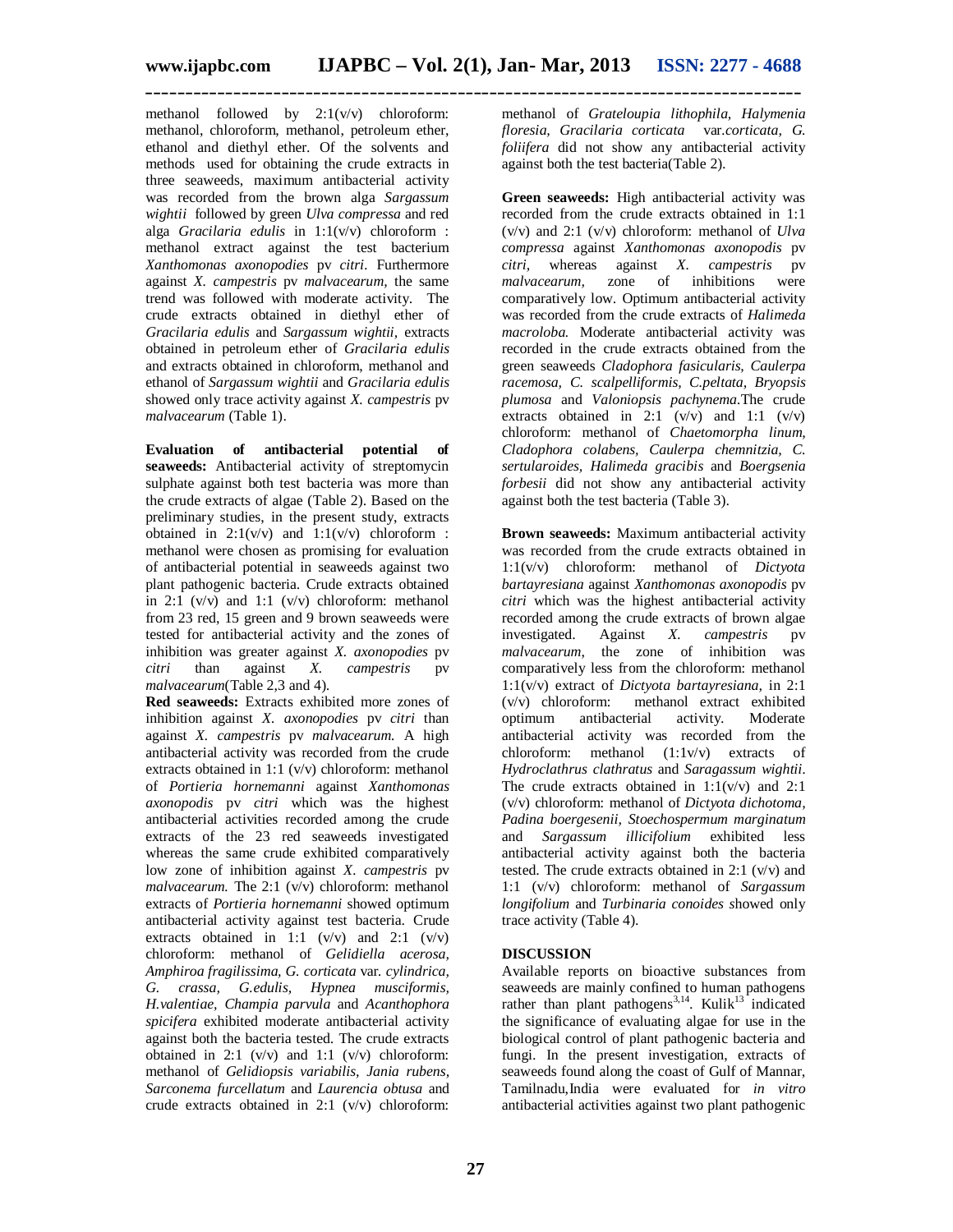**\_\_\_\_\_\_\_\_\_\_\_\_\_\_\_\_\_\_\_\_\_\_\_\_\_\_\_\_\_\_\_\_\_\_\_\_\_\_\_\_\_\_\_\_\_\_\_\_\_\_\_\_\_\_\_\_\_\_\_\_\_\_\_\_\_\_\_\_\_\_\_\_\_\_\_\_\_\_\_\_\_\_**

bacteria *Xanthomonas axonopodis* pv. *citri* and *X. campestris* pv. *malvacearum*. The antibacterial potential of shade dried specimens was as equal to fresh sample of seaweeds and extracts prepared from shade dried and fresh specimens of seaweeds possessed higher antibacterial activity than oven dried and sundried samples against the plant pathogenic bacterium *Xanthomonas oryzae* pv. *oryzae* in another investigation done<sup>16</sup>. They suggested that degradation of antibiotic substances may not occur during shade drying. Therefore in the present study, extracts were prepared from shade dried samples of seaweeds for the evaluation of antibacterial activity. In general, Gram positive bacteria are more susceptible than Gram negative bacteria to seaweeds extracts<sup>17,18</sup>. However, 80% of algal extracts were active against both Gram negative and positive bacteria<sup>19</sup>. Gram negative plant pathogenic bacteria of *Xanthomonas* species were inhibited by the seaweeds extracts $3,14,16$ . In the present study, out of 47 seaweeds belonging to<br>Rhodophyceae(23), Chlorophyceae(15) and Rhodophyceae(23), Chlorophyceae(15) and Phaeophyceae(9) ,the crude extracts prepared from 33 seaweeds exhibited antibacterial activity against Gram negative plant pathogenic bacteria<br>
Xanthomonas axonopodis pv. citri and *Xanthomonas axonopodis* pv. *citri* and *X.campestris* pv. *malvacearum.* Antibacterial activity was widespread throughout the members of Rhodophyceae, Chlorophyceae and Phaeophyceae<sup>7</sup>. Maximum and minimum antibiotic activities were observed in the members of Phaeophyceae and Rhodophyceae, respectively<sup>20</sup>. The antibacterial activity in 11 seaweeds was displayed against plant pathogenic *Xanthomonas oryzae* pv. *oryzae*  causing bacterial blight of rice *in vitro*<sup>16</sup>. The extracts of brown seaweeds showed high degree of antibacterial activity than red and green seaweed extracts. In the present study, among the 33 seaweeds which exhibited antibacterial activity, the red seaweed (*Portieria hornemannii*) and brown seaweeds (*Sargassum longifolium* and *Turbinaria conoides*) exhibited maximum and minimum antibacterial activities, respectively<sup>21,22</sup>. Suitable solvents/methods determine the strength of the active principles. The most desirable

solvent/method could extract the maximum bioactive substances<sup>16,23</sup>. In the present study, a maximum antibacterial activity was found in the crude extracts obtained in  $1:1(v/v)$  chloroform: methanol followed by  $2:1(v/v)$  chloroform: methanol, chloroform, methanol, petroleum ether, ethanol and diethyl ether against the plant pathogenic bacteria *Xanthomonas axonopodis* pv. *citri* and *X. campestris* pv. *malvacearum.* Similarly, the lipophilic fraction of brown seaweeds inhibiting the growth of Tobacco Mosaic Virus (TMV) and plant pathogenic fungus *Phoma tracheiphila* which causes "malsecco" disease in citrus plants *in vitro* was recorded<sup>21,24,25</sup>. Sulphoglycerolipids was isolated from the methanolic extracts of brown alga *Sargassum wightii* inhibiting the growth of *Xanthomonas oryzae* pv. *oryzae in vitro*<sup>3</sup> . In the present study, extracts obtained in  $1:1(v/v)$  and  $2:1(v/v)$  chloroform: methanol showed good antibacterial activity against plant pathogenic bacteria *X. axonopodis* pv. *citri* and *X. campestris*  pv. *malvacearum* suggested that the antibacterial substances present in the extracts of seaweeds presumably polar and non-polar in nature. Streptomycin sulphate commonly used against *Xanthomonas axonopodis* pv. *citri* and *X. campestris* pv. *malvacearum* is expensive. Antibacterial activity of seaweeds observed in the present study against test bacteria was lower than streptomycin sulphate. Sulphoglycerolipid isolated from the methanol extract of brown alga *Sargassum wightii* displayed strong antibacterial activity against *Xanthomonas oryzae* pv. *oryzae*  causing bacterial blight of rice<sup>3</sup>. It is evident from the present study that extracts of algae as a source of less expense antibacterial compounds in crude form would provide strong antibacterial activity on purification.

It is concluded that seaweeds occurring along the coast of Gulf of Mannar, Tamilnadu, India showed to be a promising source of bioactive compounds to control the plant pathogenic bacteria such as *Xanthomonas axonopodis* pv. *citri* and *X. campestris* pv. *malvacearum* causing canker in citrus and angular spot in cotton, respectively.

| <b>Crude extracts</b>                    | Zone of inhibition(mm diameter) |                 |                 |                |                   |                 |
|------------------------------------------|---------------------------------|-----------------|-----------------|----------------|-------------------|-----------------|
|                                          | Gracilaria edulis               |                 | Ulva flexuosa   |                | Sargassum wightii |                 |
|                                          | X.a.c                           | X.c.m           | X.a.c           | X.c.m          | X.a.c             | X.c.m           |
| Diethyl ether                            | $7.3 + 0.56$                    | $^{+}$          | $6.6 \pm 0.74$  | $6.5 \pm 0.50$ | $7.0 \pm 1.50$    | ÷               |
| Petroleum ether                          | $7.6 \pm 0.53$                  | $^+$            | $7.6 \pm 0.53$  | $7.0 \pm 1.00$ | $7.6 \pm 0.53$    | $7.0 \pm 1.51$  |
| Chloroform                               | $8.0 + 0.40$                    | $^+$            | $8.0 \pm 1.50$  | $7.0 \pm 0.50$ | $7.0 \pm 1.05$    |                 |
| Methanol                                 | $8.0 \pm 1.00$                  | $^+$            | $9.0+0.50$      | $8.0 + 0.70$   | $7.6 \pm 0.53$    |                 |
| Ethanol                                  | $7.3 \pm 0.56$                  |                 | $9.0 \pm 1.00$  | $8.0 \pm 1.50$ | $6.0 \pm 0.50$    |                 |
| Chloroform: methanol $(2:1 \text{ v/v})$ | $11.6 + 1.76$                   | $7.0 \pm 0.81$  | $13.7 + 0.71$   | $8.7 \pm 0.50$ | $16.3 + 1.17$     | $10.3 \pm 0.56$ |
| Chloroform: methanol $(1:1 \text{ v/v})$ | $14.2 \pm 2.60$                 | $11.5 \pm 0.67$ | $15.5 \pm 1.30$ | $12.7 \pm 2.5$ | $18.2 \pm 1.50$   | $14.0 \pm 1.00$ |

**Table 1: Antibacterial activity(zone of inhibition) of crude extracts obtained in different solvents and methods from three selected seaweeds collected along the coast of Pamban(Rameswaram), Gulf of Mannar, Tamilnadu, India during November 2009**

+ Trace activity

*X.a.c- Xanthomonas axonopodis* pv. *citri*

*X.c.m*-*X. campestris* pv. *malvacearum*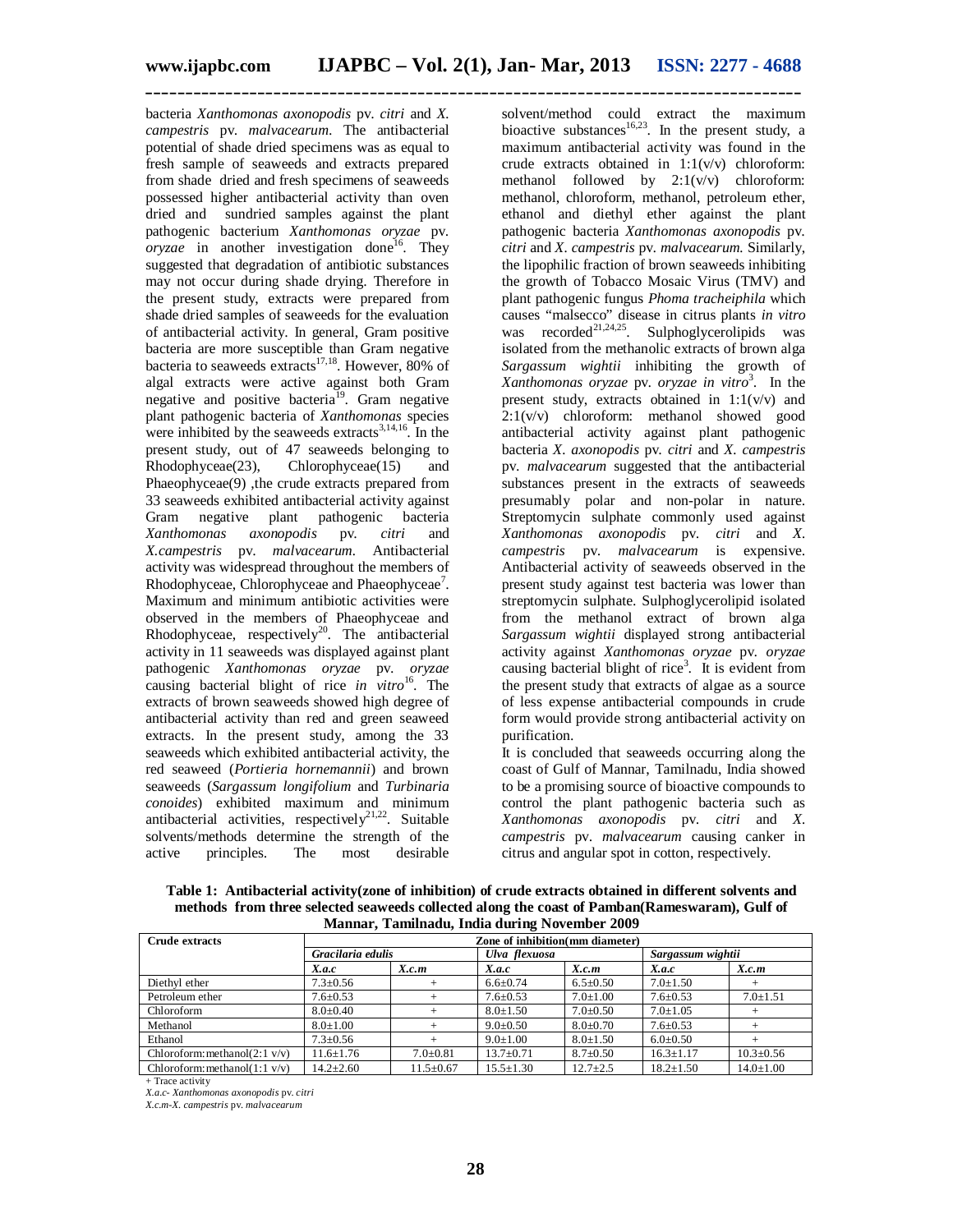#### **Table 2: Antibacterial activity (zone of inhibition) of crude extracts obtained in chloroform: methanol 2:1(v/v) and 1:1(v/v) from the red seaweeds collected along the coast of Pamban (Rameswaram), Gulf of Mannar, Tamilnadu, India during November 2009**

**\_\_\_\_\_\_\_\_\_\_\_\_\_\_\_\_\_\_\_\_\_\_\_\_\_\_\_\_\_\_\_\_\_\_\_\_\_\_\_\_\_\_\_\_\_\_\_\_\_\_\_\_\_\_\_\_\_\_\_\_\_\_\_\_\_\_\_\_\_\_\_\_\_\_\_\_\_\_\_\_\_\_**

| <b>Red seaweeds</b>                                       | манная, таншнами, пкий мигнд тотснюст 2007<br>Zone of inhibition(mm diameter) |                 |                 |                 |  |
|-----------------------------------------------------------|-------------------------------------------------------------------------------|-----------------|-----------------|-----------------|--|
|                                                           | 2:1(v/v)                                                                      |                 |                 | 1:1(v/v)        |  |
|                                                           | X.a.c                                                                         | X.c.m           | X.a.c           | X.c.m           |  |
| Streptomycin sulphate                                     | $38.6 \pm 0.53$                                                               | $31.7 \pm 0.56$ |                 |                 |  |
| Liagora albicans Lamour.                                  | $^{+}$                                                                        |                 | $8.3 \pm 0.56$  | $7.6 \pm 0.53$  |  |
| Gelidiella acerosa (Fors.) J.Feld & Ham.                  | $10.7 \pm 0.54$                                                               | $7.0 \pm 1.00$  | $12.0 \pm 0.76$ | $8.0 \pm 1.00$  |  |
| Portieria hornemannii (Lyngbye) P. Silva                  | $20.0 + 1.00$                                                                 | $18.3 \pm 1.80$ | $25.3 \pm 2.10$ | $22.4 \pm 1.20$ |  |
| Amphiroa fragilissima(L.) Lamour.                         | $13.44 \pm 0.44$                                                              | $9.3 \pm 0.56$  | $15.0 \pm 0.24$ | $10.7 \pm 0.55$ |  |
| Gelidiopsis variabilis (Greville) Schm.                   |                                                                               |                 |                 |                 |  |
| Jania rubens(L.) Lamour.                                  |                                                                               |                 |                 |                 |  |
| Grateloupia lithophila Børgesen                           |                                                                               |                 | $7.0 \pm 0.66$  | $+$             |  |
| Halymenia floresia(Clemente y Rubio)C. Agardh             |                                                                               |                 | $8.3 \pm 0.56$  | $^{+}$          |  |
| Gracilaria corticata var. corticata (J. Agardh)J. Agardh  |                                                                               |                 | $7.9 \pm 1.70$  | $^{+}$          |  |
| G. corticata var. cylindrica (J. Agardh) Umamaheswara Rao | $16.60 \pm 1.30$                                                              | $9.2 \pm 0.58$  | $18.30\pm0.99$  | $10.4 \pm 0.35$ |  |
| G. crassa Harvey ex J. Agardh                             | $15.0 \pm 0.35$                                                               | $7.0 \pm 1.00$  | $21.8 \pm 1.90$ | $14.8 \pm 1.90$ |  |
| G. edulis (S. Gemelin) P. Silva                           | $7.9 \pm 0.77$                                                                | $9.6 \pm 0.53$  | $8.7 \pm 1.80$  | $10.6 \pm 0.67$ |  |
| G. foliifera(Forsskal) Børgesen                           |                                                                               |                 | $7.8 \pm 0.33$  | $^{+}$          |  |
| Sarconema furcellatum Zanardini                           |                                                                               |                 |                 |                 |  |
| Hypnea musciformis(Hulgen)Lamour.                         | $15.3 \pm 1.70$                                                               | $7.0 \pm 1.00$  | $16.0 \pm 2.1$  | $8.3 \pm 1.88$  |  |
| H. valentiae (Turner) Mont.                               | $7.0 \pm 1.0$                                                                 | $8.3 \pm 0.55$  | $8.0 \pm 2.0$   | $7.6 \pm 0.23$  |  |
| Champia parvula (C.Ag.)Harvey                             | $16.3 \pm 0.50$                                                               | $7.0 \pm 1.00$  | $18.5 \pm 1.41$ | $8.7 \pm 2.10$  |  |
| Centroceras clavulatum (C.Ag.) Mont.                      | $^{+}$                                                                        | $^{+}$          | $10.0 \pm 1.0$  | $7.3 \pm 0.56$  |  |
| Spyridia filamentosa(Wulfen) Harvey                       | $10.4 \pm 2.50$                                                               | $+$             | $11.2 \pm 0.53$ | $^{+}$          |  |
| Acathophora spicifera (Vahl.) Børgesen                    | $15.0 \pm 0.23$                                                               | $7.6 \pm 1.30$  | $17.7 \pm 1.33$ | $9.40 \pm 1.33$ |  |
| Laurencia obtusa (Huds.) Lamour.                          |                                                                               |                 |                 |                 |  |
| L. papillosa (C.Agardh) Greville                          | $9.6 \pm 0.57$                                                                | $^{+}$          | $11.1 \pm 1.44$ | $^{+}$          |  |
| L.poiteii(Lamour.) Howe                                   | $7.0 \pm 1.50$                                                                | $^{+}$          | $9.3 \pm 0.56$  | $^{+}$          |  |

+ Trace activity

- Nil activity *X.a.c- Xanthomonas axonopodis* pv. *citri X.c.m*-*X. campestris* pv. *malvacearum*

**Table 3: Antibacterial activity(zone of inhibition) of crude extracts obtained in**  chloroform: methanol  $2:1(v/v)$  and  $1:1(v/v)$  from the green seaweeds collected along the coast of **Pamban(Rameswaram), Gulf of Mannar, Tamilnadu, India during November 2009**

| <b>Green seaweeds</b>                       | Zone of inhibition(mm diameter) |                 |                 |                 |  |
|---------------------------------------------|---------------------------------|-----------------|-----------------|-----------------|--|
|                                             | 2:1(v/v)                        |                 | 1:1(v/v)        |                 |  |
|                                             | X.a.c                           | X.c.m           | X.a.c           | X.c.m           |  |
| Streptomycin sulphate                       | $38.6 \pm 0.53$                 | $31.7 \pm 0.56$ |                 |                 |  |
| Ulva(Enteromorpha) compressa (L.) Nees      | $16.0 \pm 1.70$                 | $11.5 \pm 1.50$ | $18.7 \pm 2.65$ | $14.7 \pm 2.50$ |  |
| Chaetomorpha linum (O.F.Muller) Kutzing     |                                 |                 |                 |                 |  |
| Cladophora colabens Børgesen                |                                 |                 |                 |                 |  |
| C.fasicularis Kutzing                       | $10.5 \pm 0.39$                 | $8.5 \pm 0.67$  | $14.6 \pm 1.50$ | $11.2 \pm 0.77$ |  |
| Caulerpa chemnitzia(Esper)Lamour.           |                                 |                 |                 |                 |  |
| C. racemosa (Forsskal) J. Agardh            | $12.9 \pm 1.50$                 | $9.3 \pm 0.58$  | $15.7 \pm 2.0$  | $13.2 \pm 1.60$ |  |
| C. scalpelliformis (R.Brown ex Turner) C.   | $12.1 \pm 1.50$                 | $9.7 \pm 0.58$  | $15.6 \pm 2.0$  | $13.7 \pm 1.60$ |  |
| Agardh                                      |                                 |                 |                 |                 |  |
| C. sertularioides (S. Gmelin) Howe          |                                 |                 |                 |                 |  |
| C.peltata Lamour.                           | $12.7 \pm 0.34$                 | $11.8 \pm 0.57$ | $14.0 \pm 0.57$ | $12.0 \pm 0.65$ |  |
| plumosa(Hudson) C. Agardh                   | $9.3 \pm 0.56$                  | $8.7 \pm 0.85$  | $13.3 \pm 0.73$ | $9.1 \pm 0.75$  |  |
| Codium tomentosum Stackhouse                | $\pm$                           |                 | $9.3 \pm 0.56$  | $7.3 \pm 0.56$  |  |
| Helimeda macroloba Decaisne                 | $14.8 \pm 1.2$                  | $11.7 \pm 0.60$ | $17.9 \pm 0.95$ | $14.2 \pm 0.74$ |  |
| Helimeda gracilis Harvey ex J.Agardh        |                                 |                 |                 |                 |  |
| Borgesenia forbesii (Horvey) J. Feldmann    |                                 |                 |                 |                 |  |
| Valoniopsis pachynema (G. Martens) Børgesen | $10.6 \pm 0.65$                 | $7.6 \pm 0.51$  | $14.3 \pm 0.70$ | $9.8 \pm 0.58$  |  |

+ Trace activity

- Nil activity

*X.a.c- Xanthomonas axonopodis* pv. *citri X.c.m*-*X. campestris* pv. *malvacearum*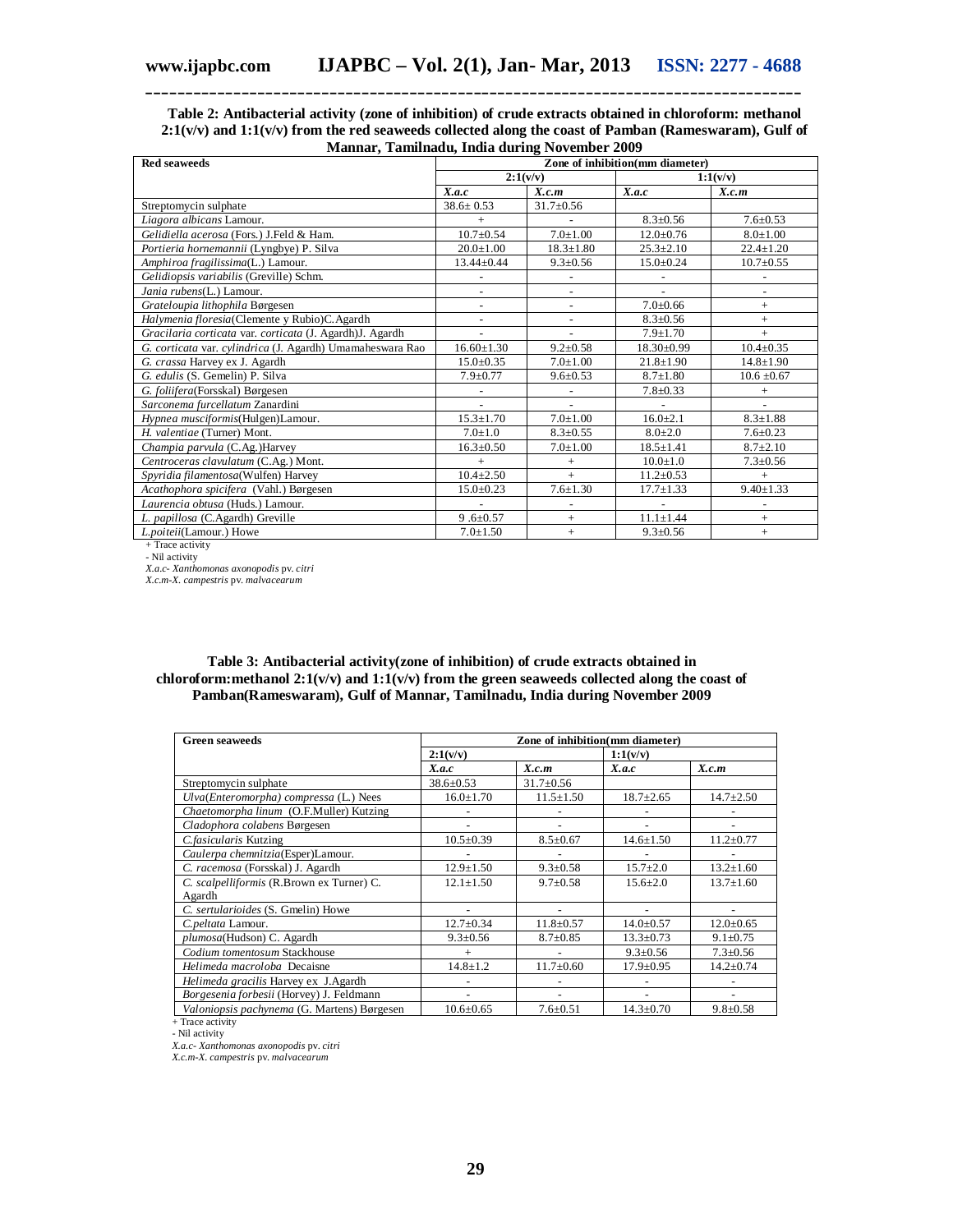#### **Table 4: Antibacterial activity (zone of inhibition) of crude extracts obtained in chloroform: methanol 2:1(v/v) and 1:1(v/v) from the brown seaweeds collected along the coast of Pamban(Rameswaram), Gulf of Mannar, Tamilnadu, India during November 2009**

**\_\_\_\_\_\_\_\_\_\_\_\_\_\_\_\_\_\_\_\_\_\_\_\_\_\_\_\_\_\_\_\_\_\_\_\_\_\_\_\_\_\_\_\_\_\_\_\_\_\_\_\_\_\_\_\_\_\_\_\_\_\_\_\_\_\_\_\_\_\_\_\_\_\_\_\_\_\_\_\_\_\_**

| <b>Brown seaweeds</b>                         | Zone of inhibition in mm diameter |                 |                 |                 |
|-----------------------------------------------|-----------------------------------|-----------------|-----------------|-----------------|
|                                               | 2:1(v/v)                          |                 |                 | 1:1(v/v)        |
|                                               | X.a.c                             | X.c.m           | X.a.c           | X.c.m           |
| Streptomycin sulphate                         | $38.6 \pm 0.53$                   | $31.7 \pm 0.56$ |                 |                 |
| Dictyota bartayresiana Lamour.                | $15.7 \pm 1.87$                   | $12.4 \pm 2.10$ | $19.8 \pm 2.56$ | $17.3 \pm 1.50$ |
| Dictyota dichotoma (Hudson) Lamour.           | $8.6 \pm 0.53$                    | $7.5 \pm 0.57$  | $10.3 \pm 0.67$ | $9.7 \pm 0.44$  |
| Padina boergesenii Allender & Kraft           | $8.3 \pm 0.46$                    | $7.7+0.46$      | $12.2 \pm 1.60$ | $8.5 \pm 0.97$  |
| Stoechospermum marginatum (C. Agardh) Kutzing | $7.0 \pm 1.00$                    | $8.0 \pm 1.0$   | $8.5 \pm 1.30$  | $9.3 \pm 0.59$  |
| Hydroclathrus clathratus(C.Agardh) Howe       | $14.7 \pm 1.00$                   | $10.3 \pm 0.51$ | $18.4 \pm 1.80$ | $15.5 \pm 0.67$ |
| Sargassum longifolium (Turner) C.Agardh       |                                   |                 |                 |                 |
| Sargassum ilicifolium (Turner) C.Agardh       | $9.4 \pm 0.56$                    | $7.8 \pm 1.50$  | $13.2 \pm 1.0$  | $9.8 \pm 1.60$  |
| Sargassum wightii Greville                    | $14.3 \pm 1.60$                   | $7.4 \pm 0.80$  | $15.3 \pm 1.16$ | $10.7 \pm 1.03$ |
| Turbinaria conoides (J. Agardh) Kutzing       |                                   |                 | ÷               |                 |

+ Trace activity

*X.a.c- Xanthomonas axonopodis* pv. *citri*

*X.c.m*-*X. campestris* pv. *malvacearum*

#### **ACKNOWLEDGEMENT**

We sincerely **t**hank The Principal, Alagappa Government Arts and Science College, Karaikudi for the constant encouragements and facilities extended during the course of this study.

#### **REFERENCES**

- 1. Nair S, and Simidu U. Distribution and significance from biotechnology of Microalgae, Applied Microbiology and Biotechnology.1987; 65 : 635- 648.
- 2. Kubanek J, Jensen PR, Keifer PA, Cameron MS, Collins DO, and Fenical W. Seaweed resistance to microbial attack: A targeted chemical defense against marine fungi, Proceedings of National Academics of Science.2003; 100:6916-6921. doi: 10.1073/pnas.1131855100.
- 3. Arunkumar K, Selvapalam N and Rengasamy R. The antibacterial compound sulphoglycerolipid 1-0 palmitoyl-3-0(6'-sulphoαquinovopyranosyl)-glycerol from *Sargassum wightii* Greville (*Phaeophyceae*), Botanica Marina.2005; 40:441-445.
- 4. Harder R. Ernährungsphysiologische Untersuchungen an Cyanophyceen, hauptsächlich am endophytischen Nostoc punctiforme, Z. Botany.1917; 9:145.
- 5. Welch AM. Preliminary survey of fungistatic properties of marine algae, Journal of Bacteriology.1962; 83: 97- 99.PMCID: PMC314793.
- 6. Glombitzak W. Antibiotics from algae, in: H.A. Hoppe, T. Levring, Y.Tanaka (Eds.), Marine algae in pharmaceutical science, Walter de Gruyter, Berlin.1970:pp.303- 342.
- 7. Hornsey ES and Hide D. The production of antimicrobial compounds by British marine algae, British Phycological Journal, 1974;9:53-361.
- 8. Smit AJ. Medicinal and pharmaceutical uses of seaweed natural products: A<br>review, Journal of Applied review, Journal of Applied Phycology.2004;6(4):245-262.
- 9. Kang YK, Cho SY, Kang YH, Katano T, Jin ES, Kong S and Han S. Isolation, identification and characterization of algicidal bacteria against *Stephanodiscus hantzschii* and *Peridinium bipes* for the control of freshwater winter algal blooms, Journal of Applied Phycology.2008; 20(4):375-386. DOI: 10.1007/s10811- 007-9267-3.
- 10. Devi KP, Suganthy N, Kesika P and Pandian SK, Bioprotective properties of seaweeds: *In vitro* evaluation of antioxidant activity and antimicrobial activity against food borne bacteria in relation to polyphenolic content, BMC Complementary and Alternative<br>Medicine.2008;8:38. doi:10.1186/1472-Medicine.2008;8:38. 6882-8-38.
- 11. Kamenarska Z, Serkedjieva J, Najdenski H, Stefanov K, Tsvetkova T, Dimitrova-Konaklieva S and Popov S. Antibacterial, antiviral, and cytotoxic activities of some red and brown seaweeds from the Black Sea, Botanica Marina. 2009:52; 80-86.
- 12. Abetz P and Young CL. The effect of seaweed extract spray derived from *Ascophyllum nodosum* on lettuce and cauliflower crops, Botanica Marina.1983; 26: 487-498.
- 13. Kulik MM. The potential for using Cyanobacteria (blue – green algae) and